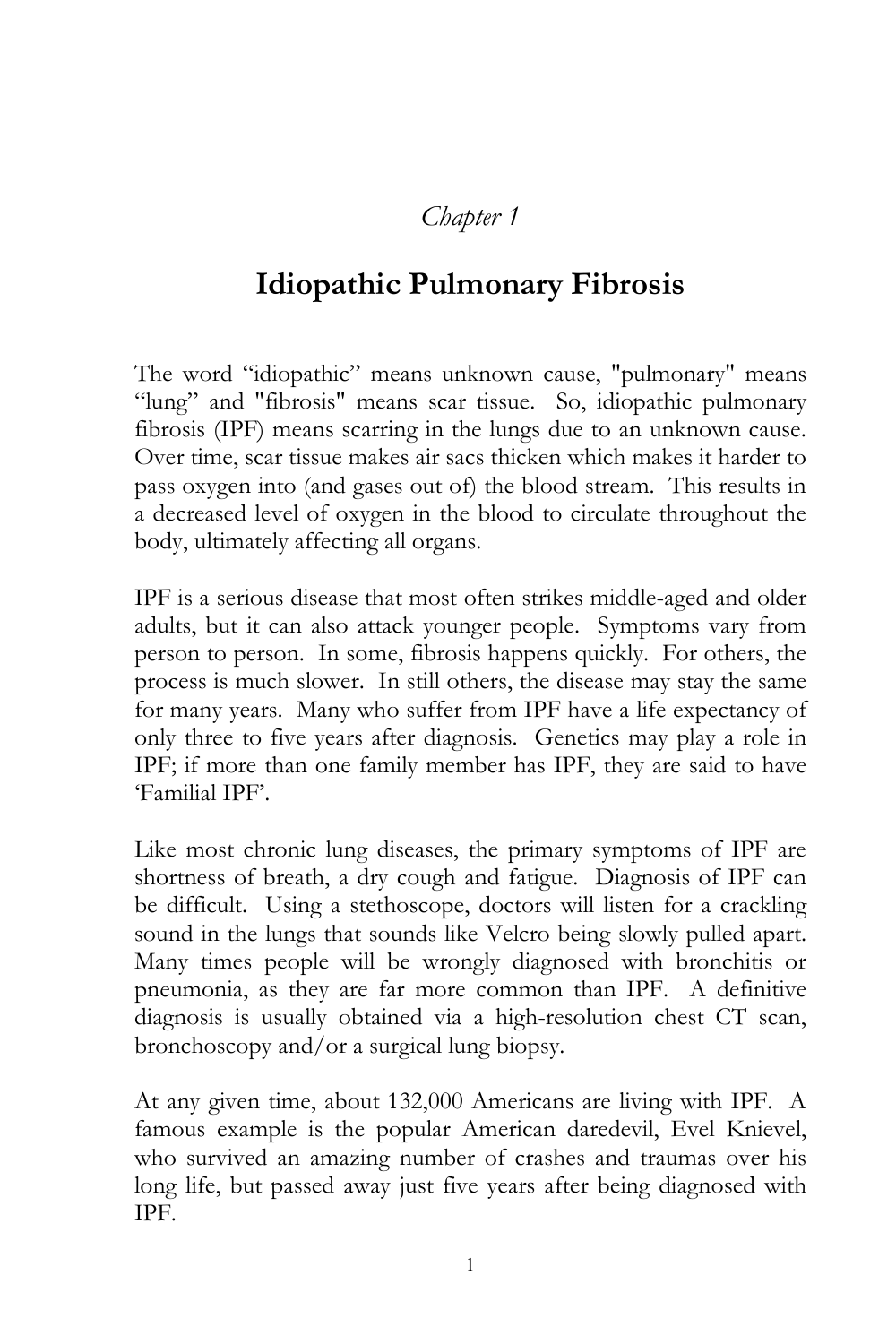Many treatment and therapy options exist for people with IPF. Some of the most widely used options are medications, pulmonary rehabilitation therapy, support groups, lung transplantation, exercise and diet.

As yet, there is no cure for IPF. However, research is making strides in slowing the progression of the disease. Many clinical trials are underway searching for a cure as well as ways to improve longevity and quality of life. Clinical research trials are always seeking both ill and healthy volunteers; if you are interested in participating in a clinical trial, please follow the link below.

https://umclinicalstudies.org